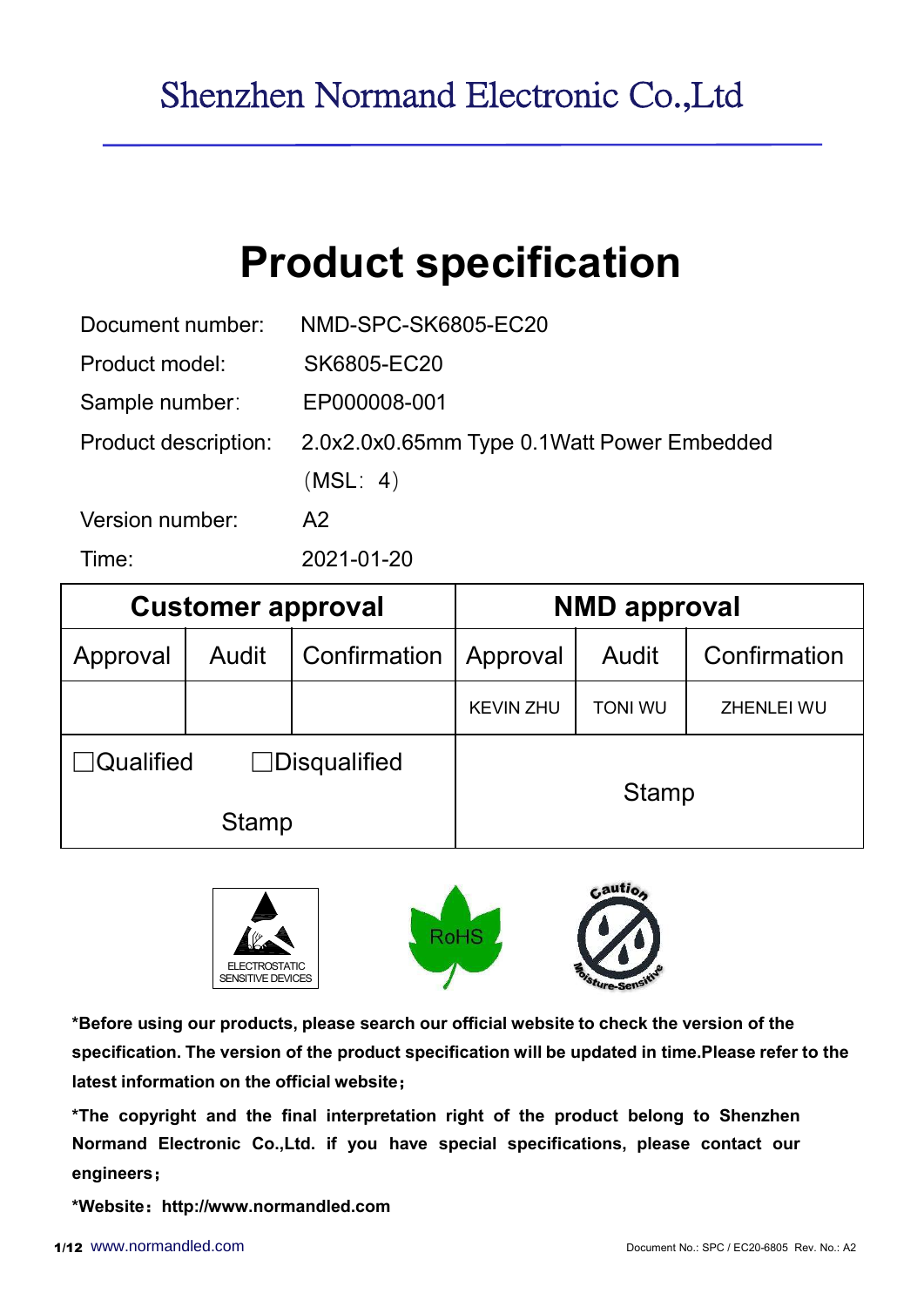#### Change History

|                       |          | Shenzhen Normand Electronic Co., Ltd |                  |
|-----------------------|----------|--------------------------------------|------------------|
|                       |          |                                      |                  |
| <b>Change History</b> |          |                                      |                  |
| Date                  | Rev. No. | Changes/Reason of changes            | Signature        |
| 2018-10-30            | 01       | <b>Initial Document</b>              | KEVIN ZHU        |
| 2018-12-19            | 02       | Revision of Specification Format     | <b>KEVIN ZHU</b> |
| 2019-01-14            | 03       | Revision of Specification Format     | KEVIN ZHU        |
| 2019-05-15            | 04       | Amendment to Appendix Notes          | KAEN ZHOU        |
| 2020-03-26            | 05       | Correct product brightness           | <b>KEVIN ZHU</b> |
| 2020-04-18            | A1       | Correct product packaging quantity   | ZHENLEI WU       |
| 2021-01-20            | A/2      | Revision of Specification Format     | ZHENLEI WU       |
|                       |          |                                      |                  |
|                       |          |                                      |                  |
|                       |          |                                      |                  |
|                       |          |                                      |                  |
|                       |          |                                      |                  |
|                       |          |                                      |                  |
|                       |          |                                      |                  |
|                       |          |                                      |                  |
|                       |          |                                      |                  |
|                       |          |                                      |                  |
|                       |          |                                      |                  |
|                       |          |                                      |                  |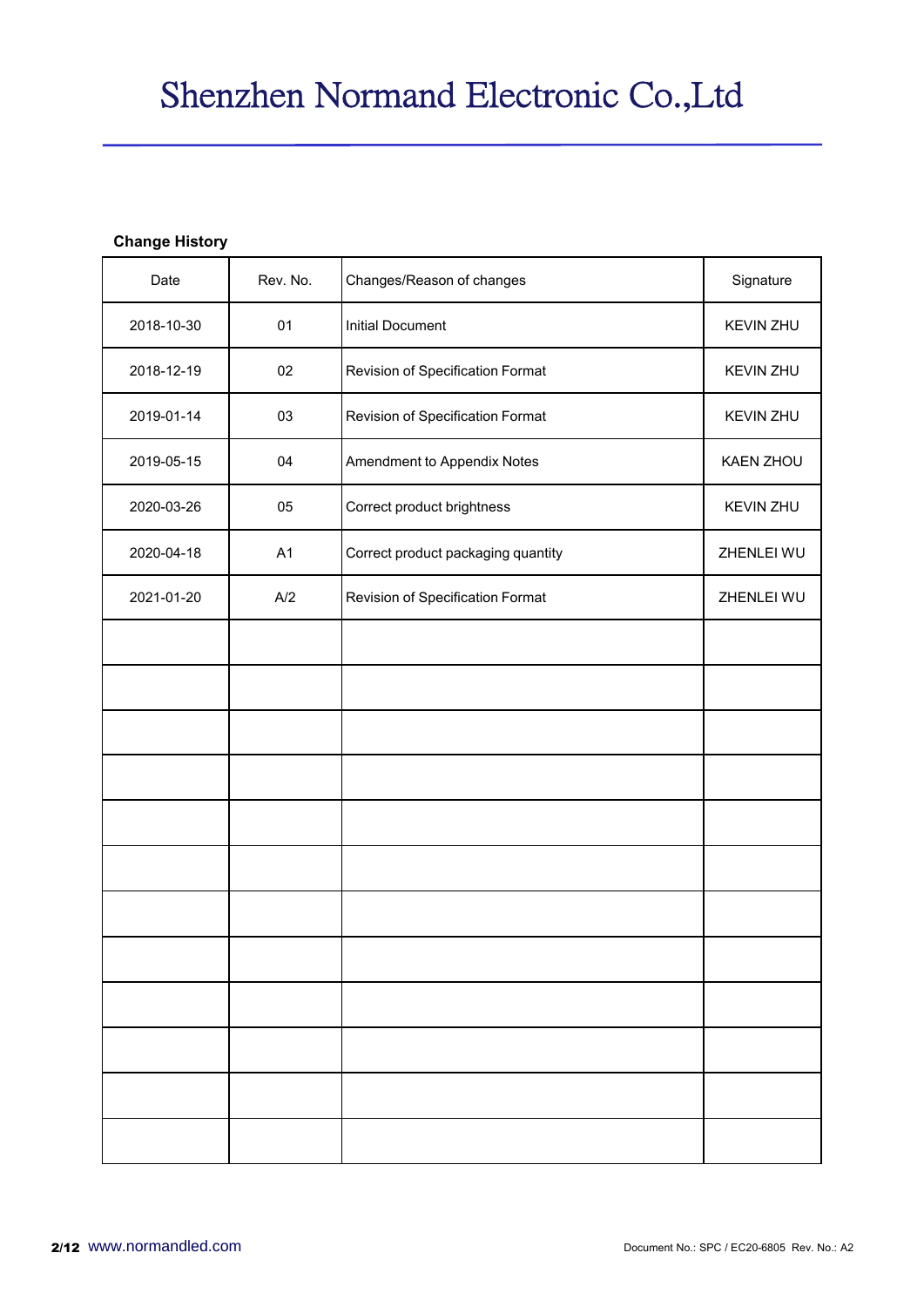## Shenzhen Normand Electronic Co.,Ltd

### **CONTENTS**

| 6 · Recommended dimensions for PCB products5 |  |
|----------------------------------------------|--|
|                                              |  |
|                                              |  |
|                                              |  |
|                                              |  |
|                                              |  |
|                                              |  |
|                                              |  |
|                                              |  |
|                                              |  |
|                                              |  |
|                                              |  |
|                                              |  |
|                                              |  |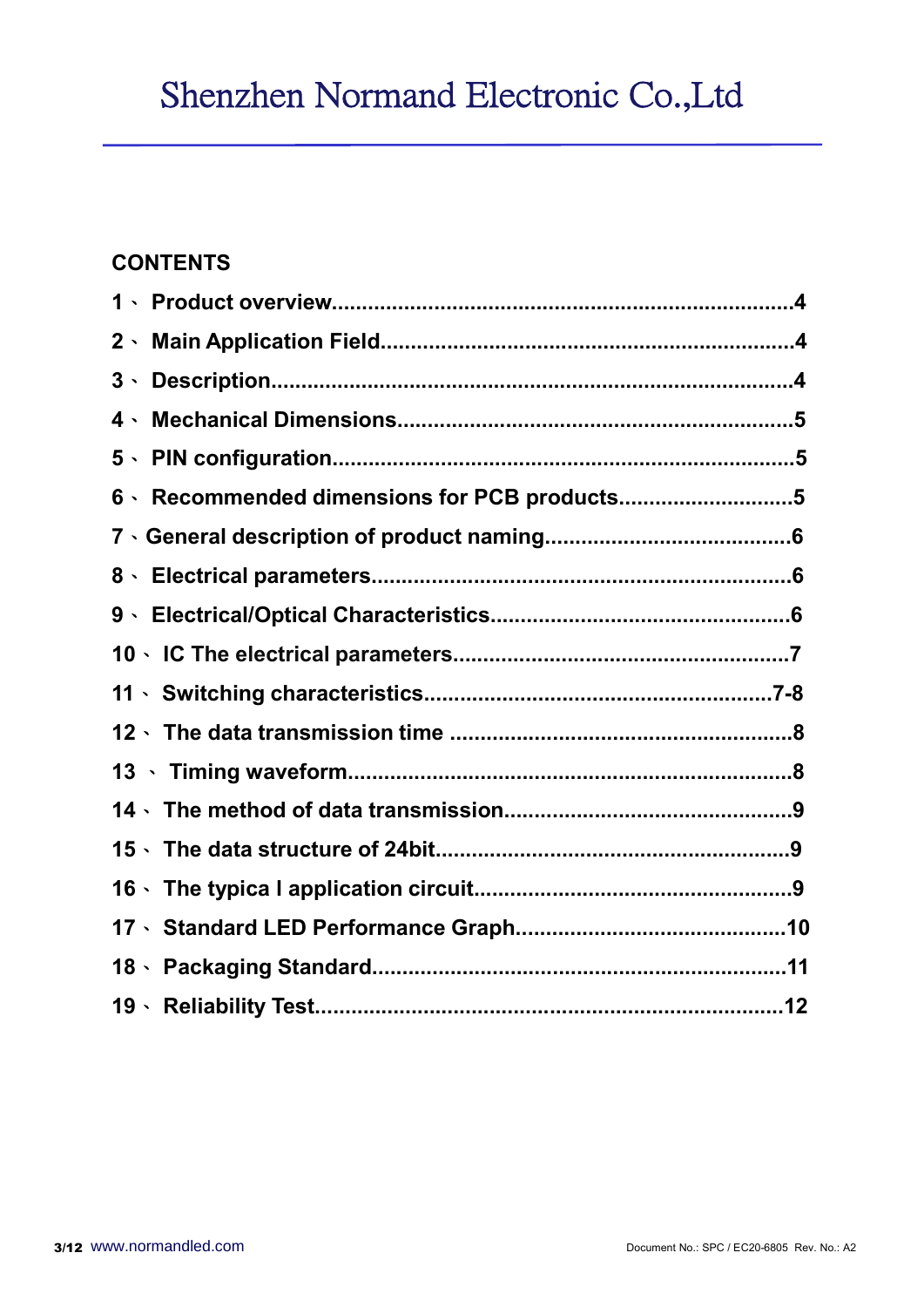1. Product Overview : SK6805-EC20 is an embedded control LED light source, which includes intelligent digital, digital interface, data latching, signal shaping and amplifying driver, power supply voltage stabilizing circuit, built-in constant current circuit, high precision RC oscillator, the output drive uses the patent PWM technology, effectively guarantees the pixel point inside the light color high consistency. The data protocol adopts the communication method of Unipolar Return Code. After the Pixel is reset on the power, the DIN terminal receives the data transmitted from the controller. The first 24 bit data sent is extracted by the first pixel and sent to the Pixel, the rest of the data is amplified by the internal shaping, then the data is rotated through the DO port, and the output is sent to the next cascaded pixels, and the signal is reduced by 24bit for each pixel. Pixel, the use of automatic shaping forwarding technology, so that the number of the Pixel cascade is limited by the signal transmission, only limited by the signal, the transmission speed requirements. Inside the light color high consistency. The data protocol adopts<br>
inside the light color high consistency. The data protocol adopts<br>
method of Unipolar Return Code. After the Pixel is reset on the po<br>
receives the data t method of Unipolar Return Code. After the Pixel is reset on the power, the DIN terminal<br>
receives the data transmitted from the controller. The first 24 bit data sent is extracted by<br>
the first pixel and sent to the Pixel the rist pixel and sent to the Pixel, the rest of the data is amplified by the interarial<br>shaping, then the data is rotated through the DO port, and the output is sent to the next<br>cascaded pixels, and the signal is reduce

- 2.Main features
- Easy To Design
- Easy To Build
- Easy To Program

current IC;

pixel, color mixing uniformity and consistency;

●built-in data shaping circuit, a pixel signal is received after wave shaping and output waveform distortion will not guarantee a line;

- ●The built-in power on reset and reset circuit, the power does not work;
- gray level adjusting circuit (256 level gray scale adjustable);
- red drive special treatment, color balance;
- line data transmission;

● plastic forward strengthening technology, the transmission distance between two points over 10M;

●Using a typical data transmission frequency of 800 Kbps, when the refresh rate of 30 frames per sec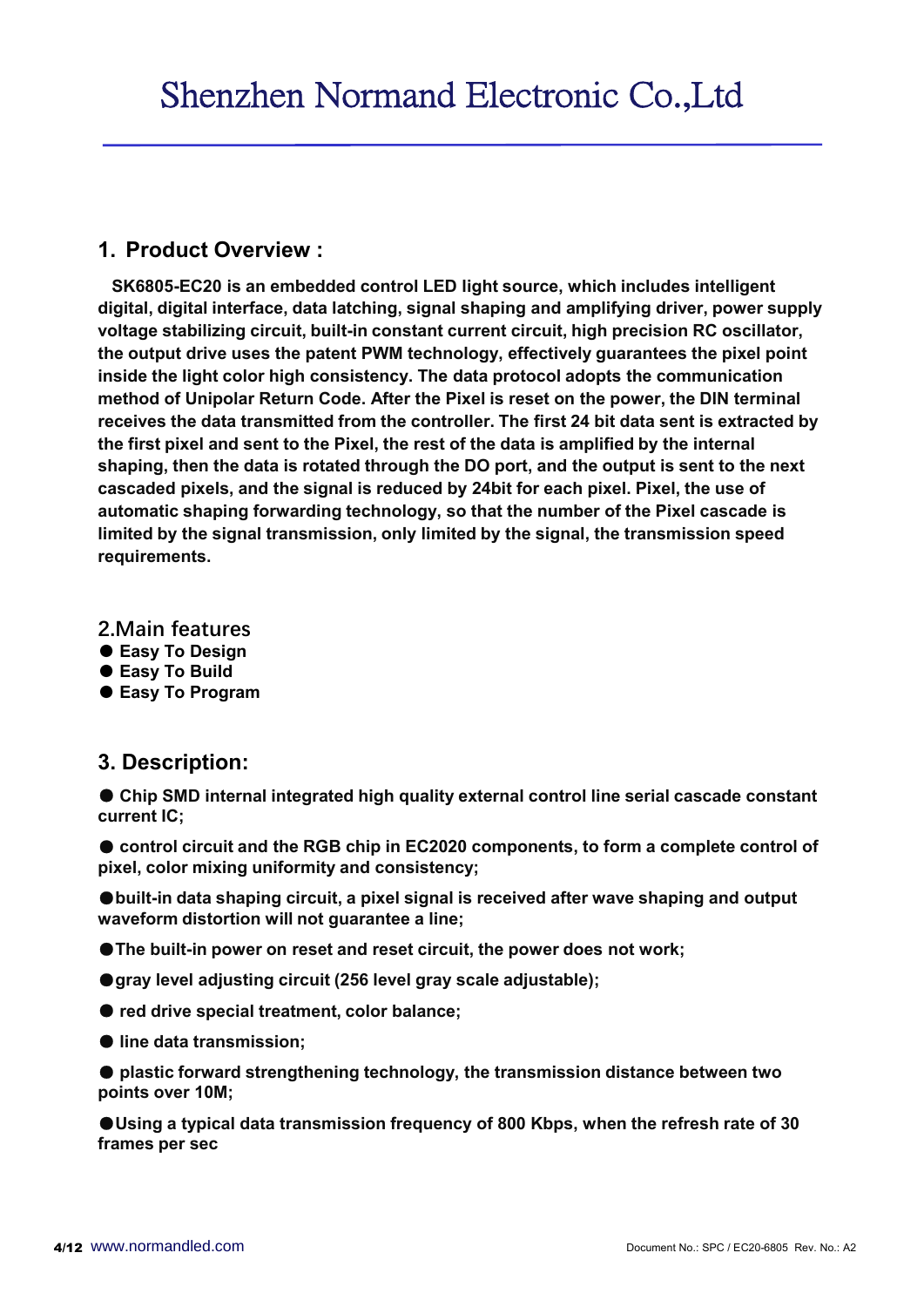





### 5. PIN configuration

| 3 GND<br>2.0<br>4 DIN       | IC            | 2 DOUT<br>1 VDD | $\overline{2}$<br>3<br>mark<br>[0.5]<br>0.6<br>0.6<br>4<br>$\overline{0.5}$                      |  |
|-----------------------------|---------------|-----------------|--------------------------------------------------------------------------------------------------|--|
|                             | 2.0           |                 |                                                                                                  |  |
| 0.65                        | عبصا          |                 | Notes:<br>1. All dimensions are in millimeters.<br>2. Tolerance is ±0.1mm unless otherwise noted |  |
| 5. PIN configuration<br>NO. | <b>Symbol</b> |                 | <b>Function description</b>                                                                      |  |
| $\mathbf{1}$                | <b>VDD</b>    |                 | Power supply LED                                                                                 |  |
| $\overline{2}$              | <b>DOUT</b>   |                 | Control data signal output                                                                       |  |
| 3                           | <b>GND</b>    |                 | Ground                                                                                           |  |

### 6. Recommended dimensions for PCB

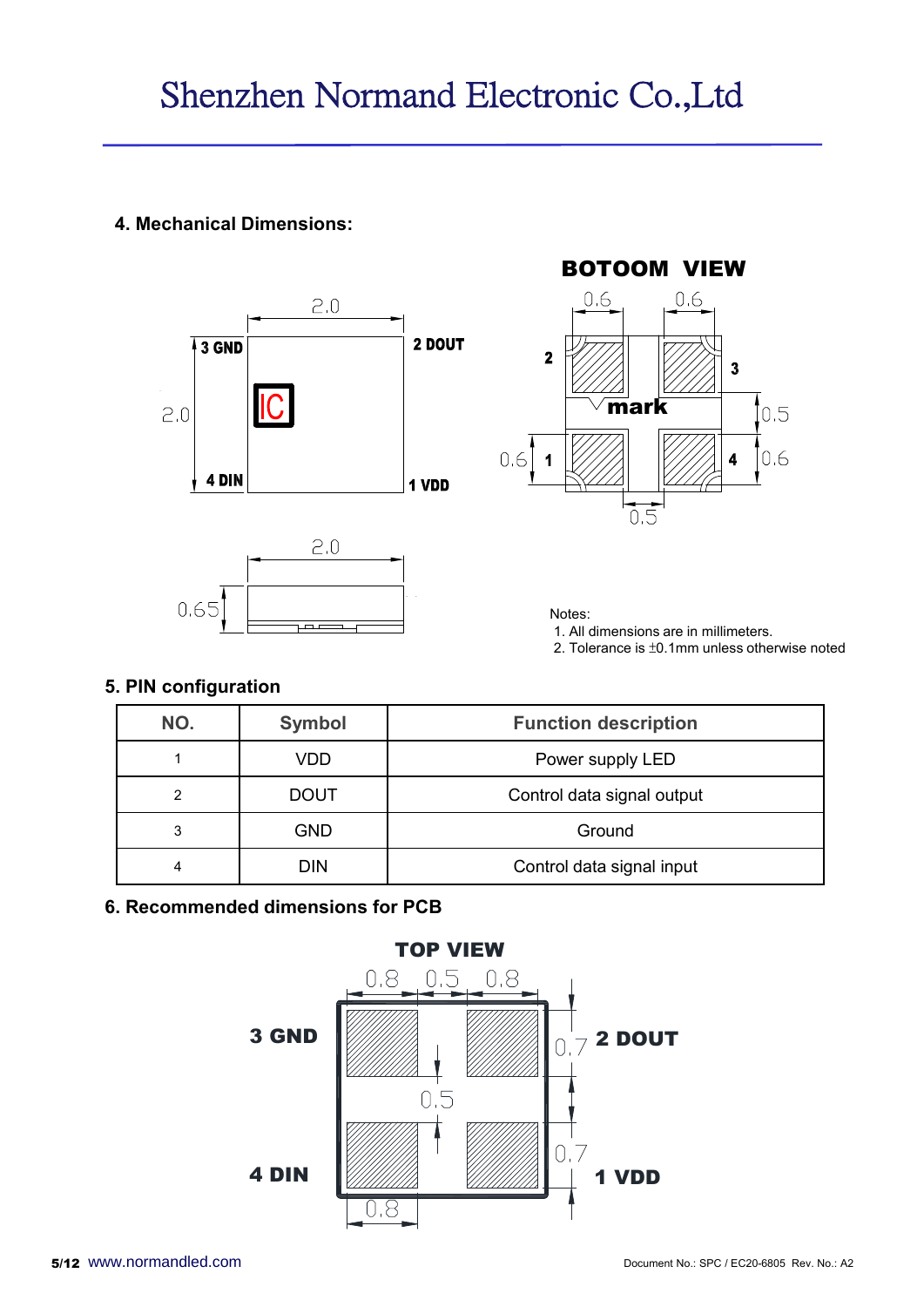### 7. General description of product naming



|                                                         |                  |                 | Shenzhen Normand Electronic Co., Ltd                     |                 |                                       |  |
|---------------------------------------------------------|------------------|-----------------|----------------------------------------------------------|-----------------|---------------------------------------|--|
|                                                         |                  |                 |                                                          |                 |                                       |  |
| 7. General description of product naming                |                  |                 |                                                          |                 |                                       |  |
|                                                         | $\left(1\right)$ |                 | <b>SK 6805-EC20</b><br>$\circledZ$<br>$\circled{3}$      |                 |                                       |  |
| $\textcircled{1}$                                       |                  | $\circled{2}$   |                                                          | $\circled{3}$   |                                       |  |
| <b>Series</b>                                           |                  |                 | IC series and current<br>code                            | Package outline |                                       |  |
| The default is to integrate<br>the RGB chip with the IC |                  |                 | Refers to the 68 series IC<br><b>5MA</b> current version |                 | 2.0x2.0x0.65mm PCB<br>package outline |  |
| 8. Electrical parameters (Ta=25°C,VSS=0V):              |                  |                 |                                                          |                 |                                       |  |
| Parameter                                               |                  | Symbol          | Range                                                    |                 | Unit                                  |  |
| Power supply voltage                                    |                  | <b>VDD</b>      | $+3.7 - +5.5$                                            |                 | $\vee$                                |  |
| Logic input voltage                                     |                  | $V_{\text{IN}}$ | $-0.5 \sim$ VDD+0.5                                      |                 | $\vee$                                |  |
| Working temperature                                     |                  | Topt            | $-40 - +80$                                              |                 | $\mathrm{C}$                          |  |

|                                            |                                                                                                                           | $\circled{2}$                 | $\circled{3}$   |              |
|--------------------------------------------|---------------------------------------------------------------------------------------------------------------------------|-------------------------------|-----------------|--------------|
| <b>Series</b>                              |                                                                                                                           | IC series and current<br>code | Package outline |              |
| the RGB chip with the IC                   | 2.0x2.0x0.65mm PCB<br>The default is to integrate<br>Refers to the 68 series IC<br>5MA current version<br>package outline |                               |                 |              |
| 8. Electrical parameters (Ta=25°C,VSS=0V): |                                                                                                                           |                               |                 |              |
| Parameter                                  | Symbol                                                                                                                    | Range                         | Unit            |              |
| Power supply voltage                       | <b>VDD</b>                                                                                                                | $+3.7 - +5.5$                 |                 | $\vee$       |
| Logic input voltage                        | $V_{IN}$                                                                                                                  | $-0.5 \sim$ VDD+0.5           |                 | $\vee$       |
|                                            |                                                                                                                           | $-40 - +80$                   |                 | $^{\circ}$ C |
| Working temperature                        | Topt                                                                                                                      |                               |                 |              |
| Storage temperature                        | <b>Tstg</b>                                                                                                               | $-40 - +80$                   |                 | $^{\circ}$ C |
| ESD pressure(HBM)                          | V <sub>ESD</sub>                                                                                                          | 2K                            |                 | $\sf V$      |

### 9. Electrical/Optical Characteristics:

| Logic input voltage                    | $V_{IN}$                |                           | $-0.5 \sim$ VDD+0.5 | $\vee$                                     |  |  |  |  |  |
|----------------------------------------|-------------------------|---------------------------|---------------------|--------------------------------------------|--|--|--|--|--|
| Working temperature                    | Topt                    |                           | $-40 - +80$         | $\mathrm{C}$                               |  |  |  |  |  |
| Storage temperature                    | Tstg                    |                           | $-40 - +80$         | $\mathrm{C}$                               |  |  |  |  |  |
| ESD pressure(HBM)                      | $V_{ESD}$               |                           | 2K                  | $\vee$                                     |  |  |  |  |  |
| ESD pressure(DM)                       | $V_{ESD}$               |                           | 200                 | $\vee$                                     |  |  |  |  |  |
| 9. Electrical/Optical Characteristics: |                         |                           |                     |                                            |  |  |  |  |  |
| Color                                  |                         | <b>SK6805-EC20</b><br>5mA |                     |                                            |  |  |  |  |  |
|                                        | Dominate Wavelength(nm) |                           | Luminance(mcd)      |                                            |  |  |  |  |  |
| Red                                    | 615-625                 |                           | $40 - 160$          |                                            |  |  |  |  |  |
| Green                                  | 520-535                 |                           | 120-450             |                                            |  |  |  |  |  |
| Blue                                   | 465-475                 |                           | $20 - 80$           |                                            |  |  |  |  |  |
| ww.normandled.com                      |                         |                           |                     | Document No.: SPC / EC20-6805 Rev. No.: A2 |  |  |  |  |  |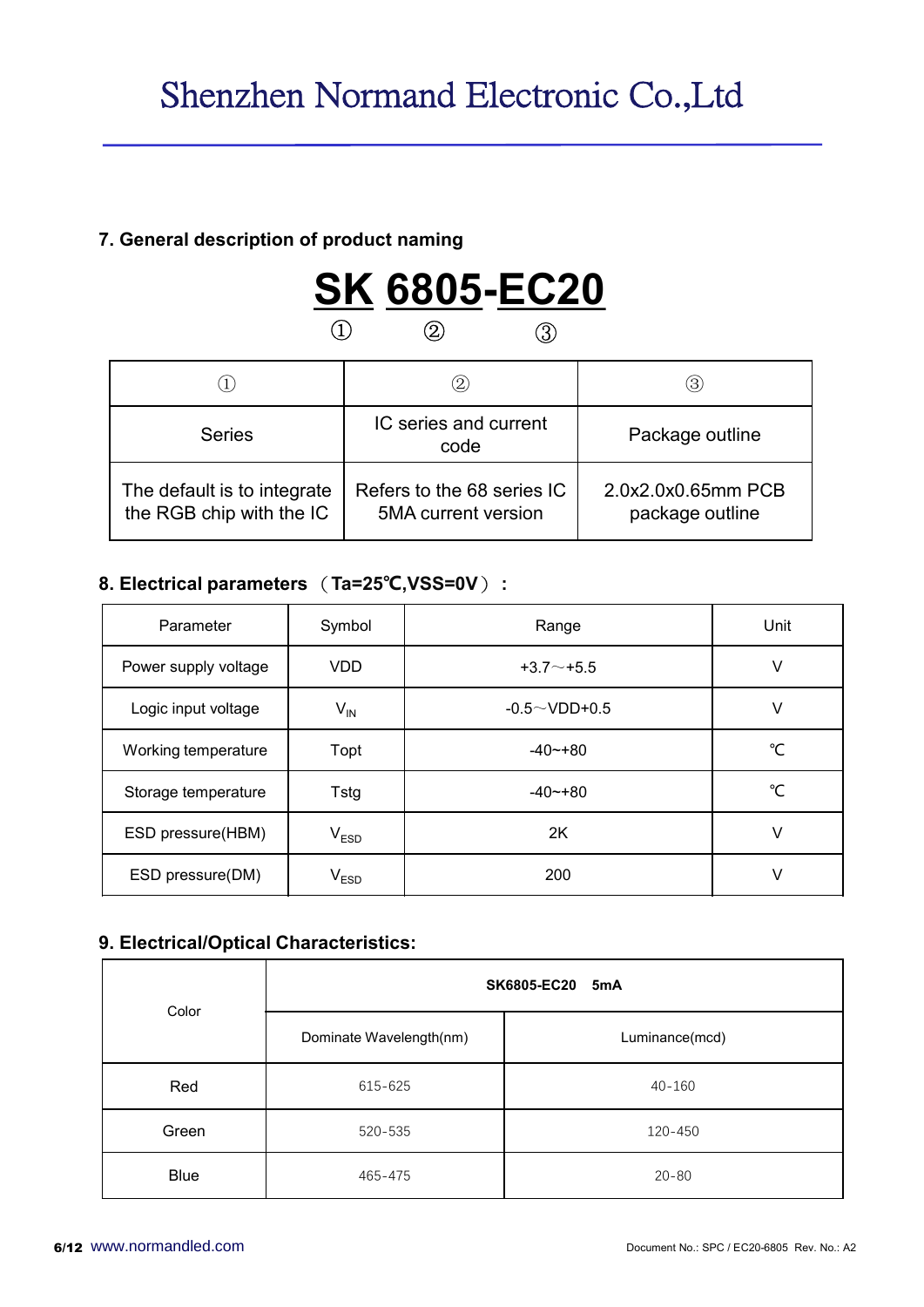### 10. IC The electrical parameters (unless otherwise specified, TA=-20  $\sim$  +70 °C,  $VDD=4.5 \sim 5.5V$ ,  $VSS=0V$ ):

|                                                  |             |             |           |                          |                         |                   |            | Shenzhen Normand Electronic Co., Ltd                                                |
|--------------------------------------------------|-------------|-------------|-----------|--------------------------|-------------------------|-------------------|------------|-------------------------------------------------------------------------------------|
| $VDD=4.5 \sim 5.5V, VSS=0V$ :                    |             |             |           |                          |                         |                   |            | 10. IC The electrical parameters (unless otherwise specified, TA=-20 $\sim$ +70 °C, |
| Parmeter                                         | Symbol      |             |           | Min                      | <b>Typical</b>          | Max               | Unit       | Test conditions                                                                     |
| The chip supply<br>voltage                       | <b>VDD</b>  |             |           | ---                      | 5.2                     | ---               | $\vee$     | ---                                                                                 |
|                                                  | <b>VIH</b>  |             | $0.7*VDD$ |                          | ---                     | ---               | V          |                                                                                     |
| The signal input<br>flip threshold               | VIL         |             |           | ---                      | $\qquad \qquad -\qquad$ | $0.3*VDD$         | V          | $VDD=5.0V$                                                                          |
| The frequency<br>of PWM                          | <b>FPWM</b> |             |           | ---                      | 1                       | ---               | <b>KHZ</b> |                                                                                     |
| Static power<br>consumption                      | <b>IDD</b>  |             |           | ---                      | 0.3                     | $\qquad \qquad -$ | mA         | ---                                                                                 |
| 11. Switching characteristics (VCC=5V Ta=25 °C): |             |             |           |                          |                         |                   |            |                                                                                     |
| Parameter                                        |             | Symbol      |           | Min                      | <b>Typical</b>          | Max               | Unit       | Test conditions                                                                     |
| The speed of data<br>transmission                |             | fDIN        |           | ---                      | 800                     | $---$             | <b>KHZ</b> | The duty ratio of 67%<br>(data 1)                                                   |
|                                                  |             | TPLH        |           | ---                      | 80                      | $---$             | ns         | The load capacitance<br>of dout port to ground                                      |
| <b>DOUT</b> transmission<br>delay (Note 4)       |             | <b>TPHL</b> |           | $\hspace{0.05cm} \ldots$ | 80                      | $---$             | ns         | is 30pf, Signal<br>transmission delay<br>from DIN to dout                           |
| <b>DOUT Conversion</b>                           |             | <b>TTLH</b> |           | ---                      | 10                      | ---               |            | The load capacitance                                                                |

| <b>VIH</b><br>VIL<br><b>FPWM</b> | $0.7*VDD$<br>$---$        | $\hspace{0.05cm}$ - $\hspace{0.05cm}$ - $\hspace{0.05cm}$                              | ---                       | $\vee$                                                             |                                                                        |  |
|----------------------------------|---------------------------|----------------------------------------------------------------------------------------|---------------------------|--------------------------------------------------------------------|------------------------------------------------------------------------|--|
|                                  |                           | $0.3*VDD$<br>$\overline{a}$                                                            | $VDD=5.0V$                |                                                                    |                                                                        |  |
|                                  |                           |                                                                                        |                           | V                                                                  |                                                                        |  |
|                                  | $\qquad \qquad -\qquad -$ | $\mathbf{1}$                                                                           | ---                       | <b>KHZ</b>                                                         | ---                                                                    |  |
| <b>IDD</b>                       | ---                       | 0.3                                                                                    | ---                       | mA                                                                 | ---                                                                    |  |
|                                  |                           |                                                                                        |                           |                                                                    |                                                                        |  |
|                                  |                           |                                                                                        | Max                       | Unit                                                               | Test conditions                                                        |  |
|                                  | ---                       | 800                                                                                    | ---                       | <b>KHZ</b>                                                         | The duty ratio of 67%<br>(data 1)                                      |  |
|                                  | $---$                     | 80                                                                                     | $---$                     | ns                                                                 | The load capacitance<br>of dout port to ground                         |  |
|                                  | ---                       | 80                                                                                     | ---                       | ns                                                                 | is 30pf, Signal<br>transmission delay<br>from DIN to dout              |  |
|                                  | $\qquad \qquad -\qquad -$ | 10                                                                                     | $---$                     |                                                                    | The load capacitance<br>of dout port to ground                         |  |
|                                  | $---$                     | 12                                                                                     | $\qquad \qquad -\qquad -$ |                                                                    | is 30pf                                                                |  |
|                                  | ---                       | 50                                                                                     | ---                       | ns                                                                 | $I$ OUT = 5mA, out R / g /<br>B port series<br>connection 200 $\Omega$ |  |
|                                  | $---$                     | 100                                                                                    | $---$                     | ns                                                                 | electricResistance to<br>VDD, load capacitance<br>to ground 15pF       |  |
|                                  |                           | Min<br>Symbol<br>fDIN<br>TPLH<br>TPHL<br>TTLH<br><b>TTHL</b><br><b>Tr</b><br><b>Tf</b> |                           | 11. Switching characteristics (VCC=5V Ta=25 °C):<br><b>Typical</b> |                                                                        |  |

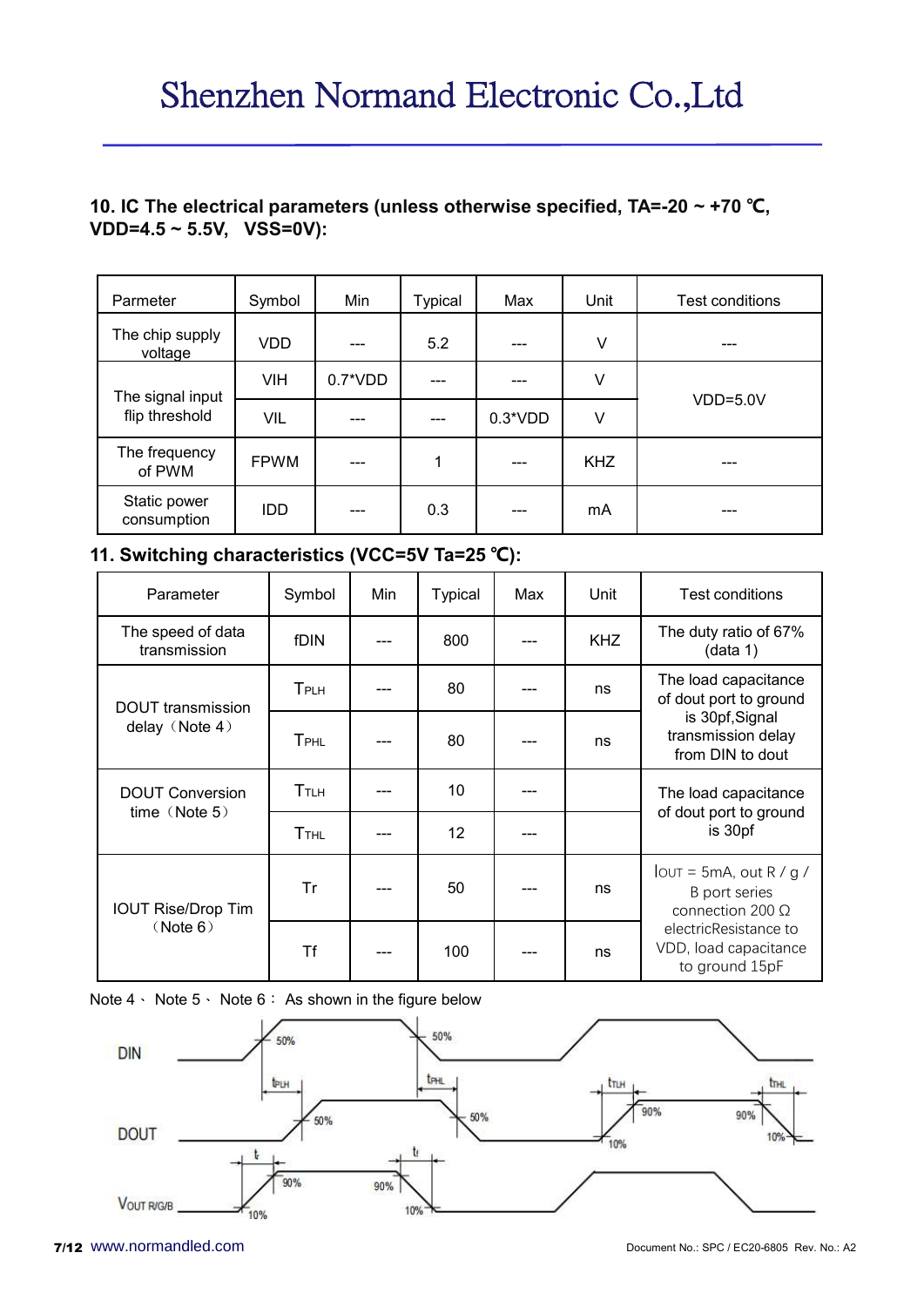### 12. The data transmission time :

|                  | Shenzhen Normand Electronic Co., Ltd                                                                                                                                                                                                                                                                                                                                                                                                                      |      |                          |                          |         |
|------------------|-----------------------------------------------------------------------------------------------------------------------------------------------------------------------------------------------------------------------------------------------------------------------------------------------------------------------------------------------------------------------------------------------------------------------------------------------------------|------|--------------------------|--------------------------|---------|
|                  | 12. The data transmission time:                                                                                                                                                                                                                                                                                                                                                                                                                           |      |                          |                          |         |
|                  | Name                                                                                                                                                                                                                                                                                                                                                                                                                                                      | Min. | <b>Standard</b><br>value | Max.                     | Unit    |
| T                | Code period                                                                                                                                                                                                                                                                                                                                                                                                                                               | 1.20 | --                       | $\overline{\phantom{a}}$ | μs      |
| <b>T0H</b>       | 0 code, high level time                                                                                                                                                                                                                                                                                                                                                                                                                                   | 0.2  | 0.32                     | 0.4                      | μs      |
| <b>TOL</b>       | 0 code, low level time                                                                                                                                                                                                                                                                                                                                                                                                                                    | 0.8  |                          | $\overline{\phantom{m}}$ | $\mu s$ |
| T <sub>1</sub> H | 1 code, high level time                                                                                                                                                                                                                                                                                                                                                                                                                                   | 0.58 | 0.64                     | 1.0                      | μs      |
| <b>T1L</b>       | 1 code, low level time                                                                                                                                                                                                                                                                                                                                                                                                                                    | 0.2  | --                       | $\overline{\phantom{a}}$ | μs      |
| <b>Trst</b>      | Reset code, low level<br>time                                                                                                                                                                                                                                                                                                                                                                                                                             | >80  | -−                       |                          | $\mu s$ |
|                  | 1. The protocol uses a unipolar zeroing code. Each symbol must have a low level. Each symbol in<br>this protocol starts with a high level. The high time width determines the "0" or "1" code<br>2. When writing programs, the minimum symbol period is 1.2µs.<br>3. The high time of "0" code and "1" code should be in accordance with the stipulated range in<br>the above table. The low time requirement of "0" code and "1" code is less than 20µs. |      |                          |                          |         |
|                  | 13. Timing waveform:                                                                                                                                                                                                                                                                                                                                                                                                                                      |      |                          |                          |         |
| Input code:      |                                                                                                                                                                                                                                                                                                                                                                                                                                                           |      |                          |                          |         |
|                  | Symbol period                                                                                                                                                                                                                                                                                                                                                                                                                                             | T    |                          |                          |         |



#### Connection mode:

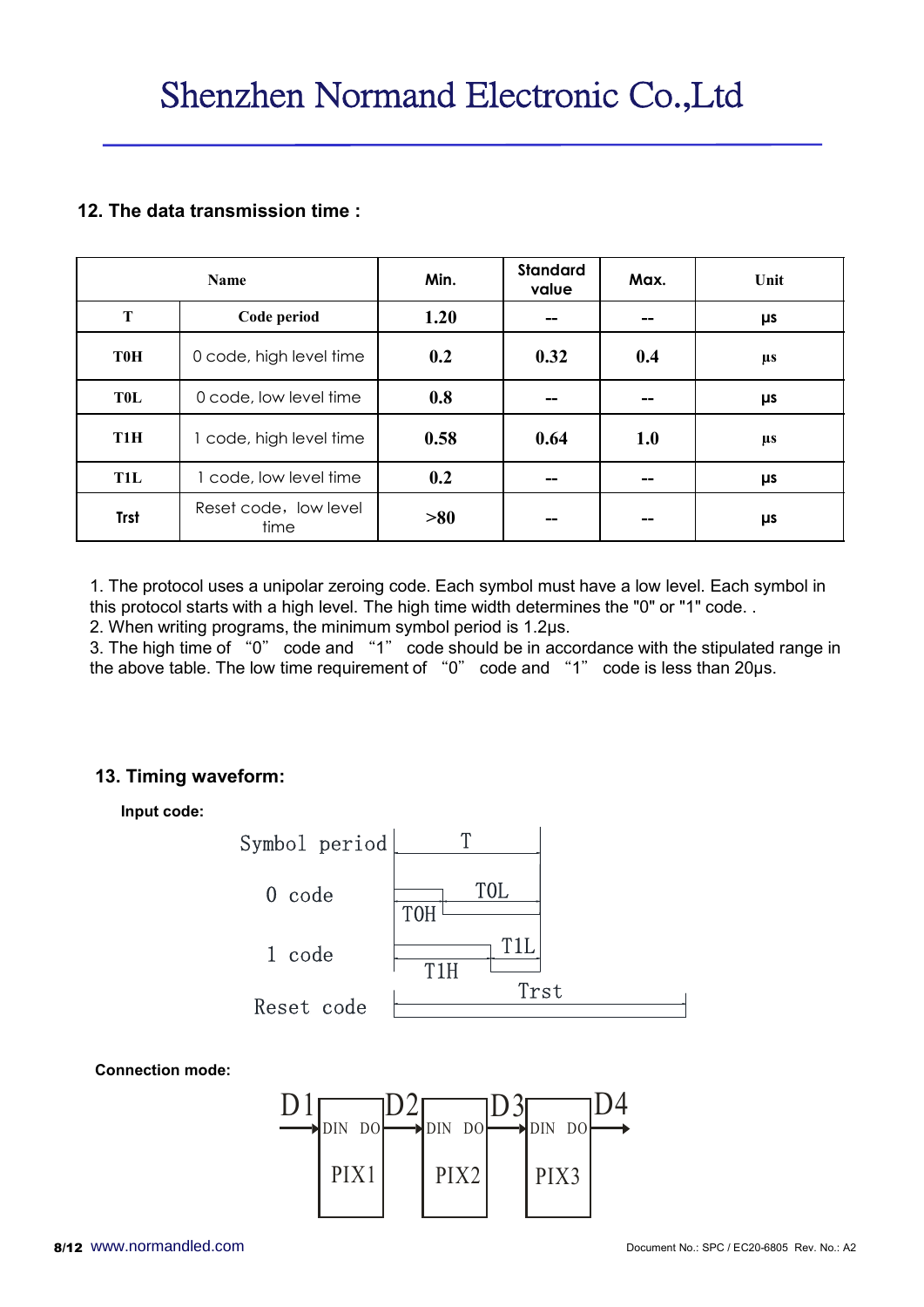

### 15. The data structure of 24bit:

|  |  |  | G7 G6 G5 G4 G3 G2 G1 G0 R7 R6 R5 R4                       |  |  |  |
|--|--|--|-----------------------------------------------------------|--|--|--|
|  |  |  | R3   R2   R1   R0   B7   B6   B5   B4   B3   B2   B1   B0 |  |  |  |

### 16. The typical application circuit:



In the practical application circuit, the signal input and output pins of the IC signal input and output pins should be connected to the signal input and output terminals. In addition, in order to make the IC chip is more stable, even the capacitance between beads is essential back;

Application: used for soft lamp strip or hard light, lamp beads transmission distance is short, suggested in signal in time the clock line input and output end of each connected in series protection resistors, R1=R2 of about 500 ohms.

Application: for module or general special-shaped products, lamp beads transmission distance is long, because of different wire and transmission distance, in the signal in time clock at both ends of the line on grounding protection resistance will be slightly different; to the actual use of fixed;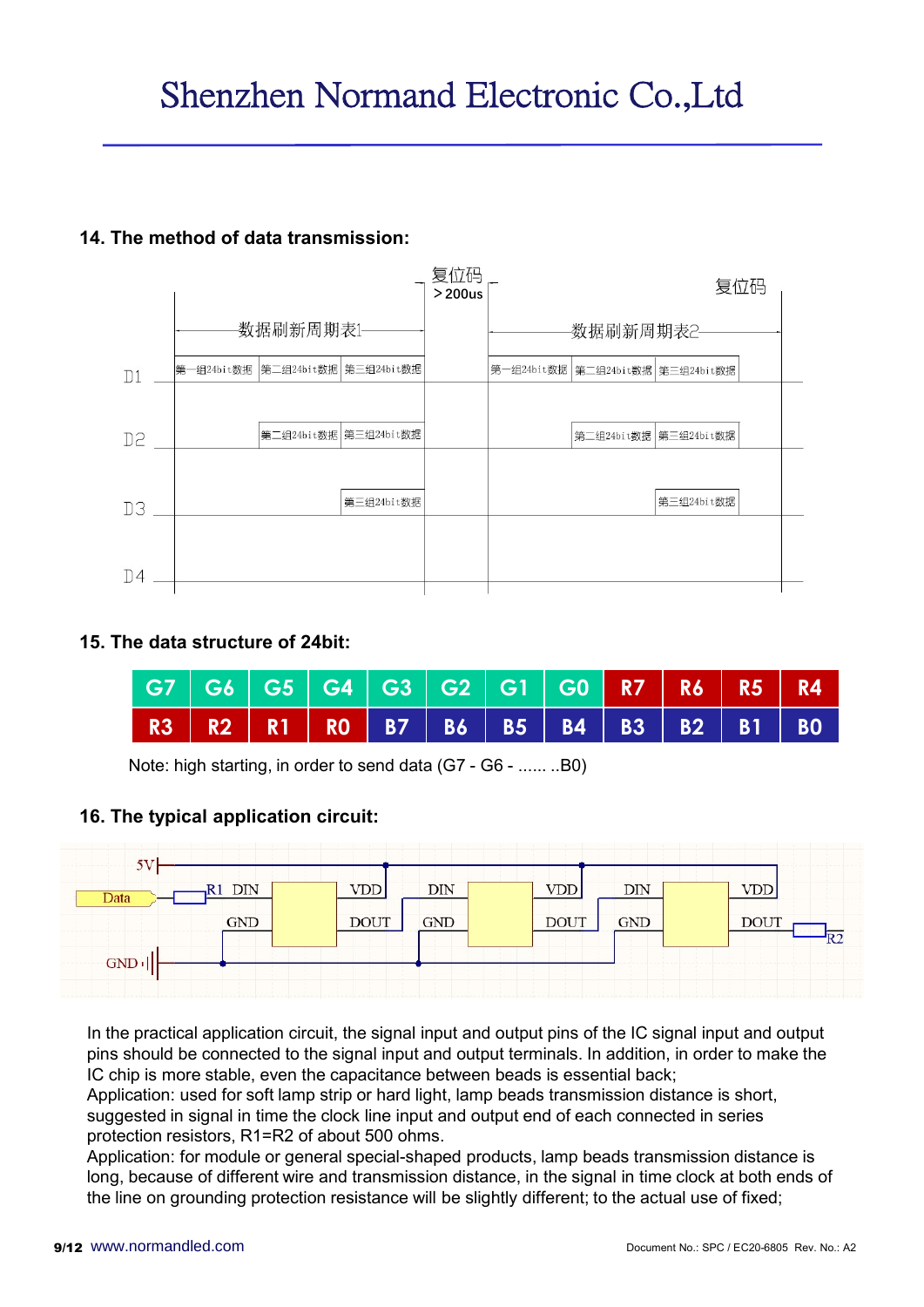#### 17. Standard LED Performance Graph:



Thermal Pad Temperature vs. Relative Light Output





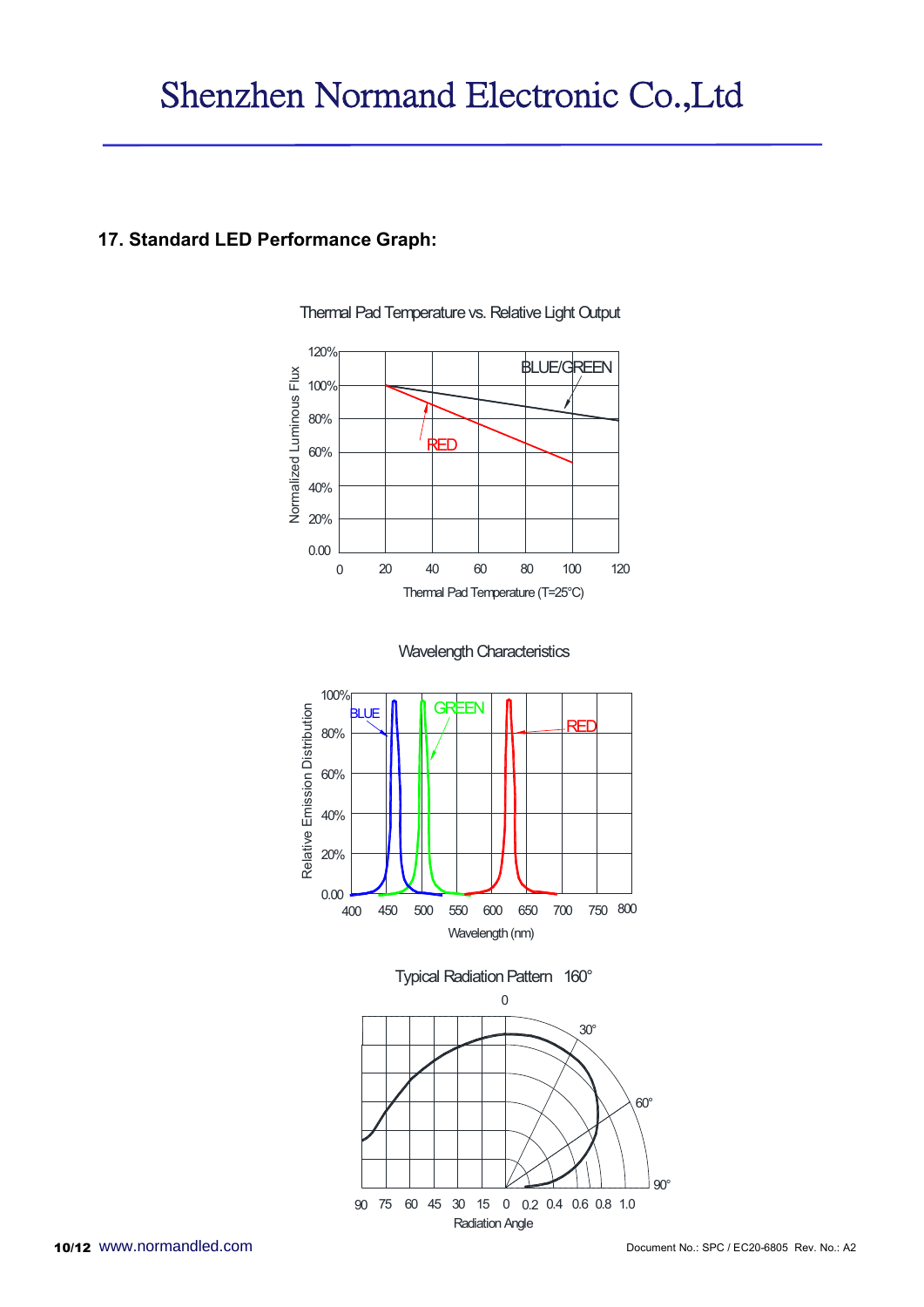18. Packaging Standard:



The reel pack is applied in SMD LED. The LEDs are packed in cardboard boxes after packaging in normal or antielectrostatic bags. cardboard boxes will be used to protect the LEDs from mechanical shocks during transportation. The boxes are not water resistant and therefore must be kept away from water and moisture.